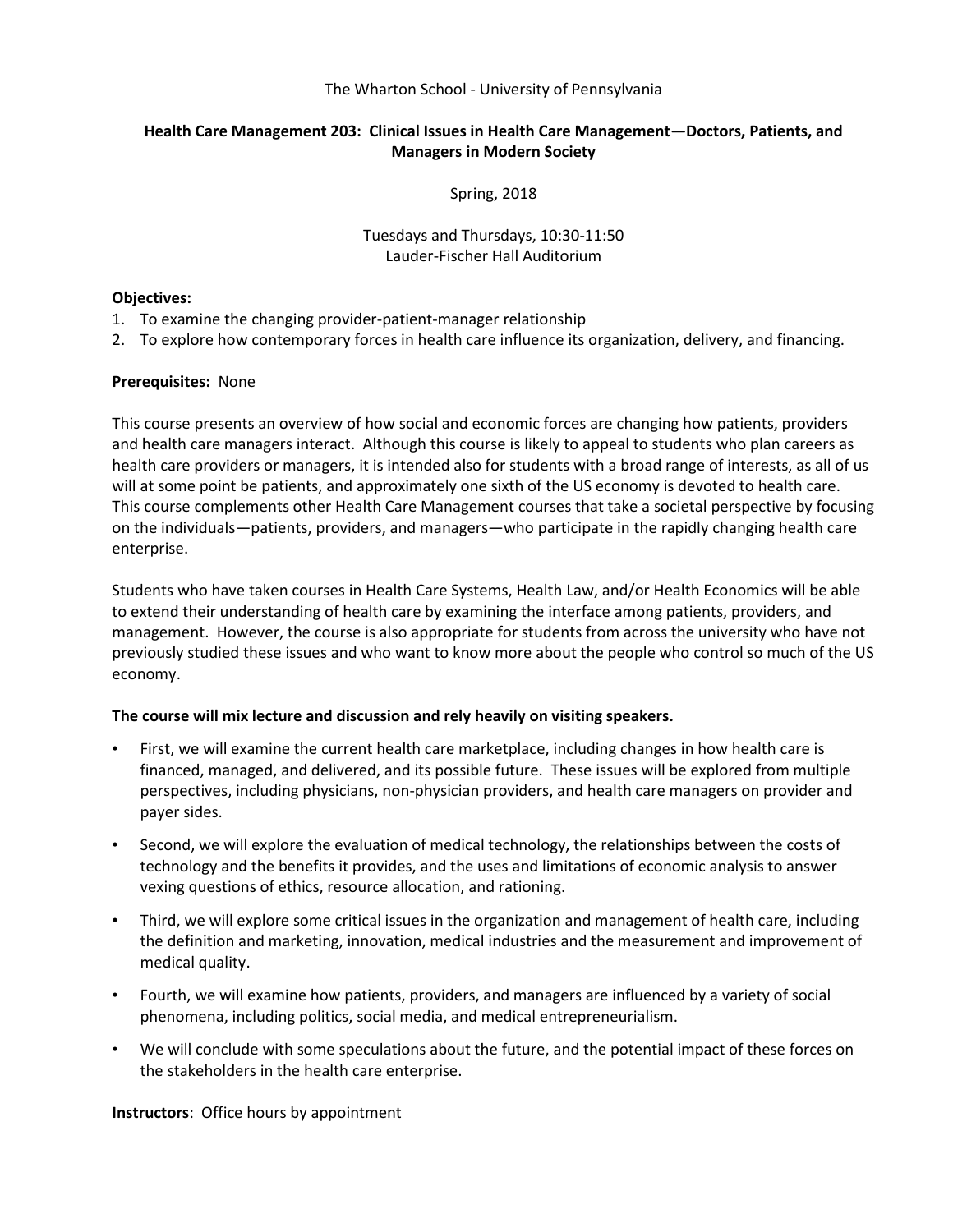David A. Asch, MD, MBA. 215.746.2705 [asch@wharton.upenn.edu.](file:///C:/Users/dgrande/AppData/Local/Microsoft/Windows/Temporary%20Internet%20Files/Content.Outlook/4QLCXZ0D/asch@wharton.upenn.edu) PCAM 14-171 14<sup>th</sup> Floor South Pavilion David Grande MD, MPA. [dgrande@wharton.upenn.edu.](mailto:dgrande@wharton.upenn.edu) Colonial Penn Center 4<sup>th</sup> Floor

**Teaching Assistants:** Available by e-mail, telephone, or in person as scheduled.

Mallika Marar [mararm@wharton.upenn.edu](mailto:mararm@wharton.upenn.edu) 614-570-1571 Office Hours: Wednesdays 9:15-10:15 AM Jessica Dong [jessdong@wharton.upenn.edu3](mailto:jessdong@wharton.upenn.edu)01-661-0583 Office Hours: Thursdays 2:00 – 3:00 PM TA office hours will be held in the CPC Basement; an announcement will be made on Canvas if cancelled.

## **Grading and Requirements**

The final grade will depend on performance on the midterm exercise (40%), final exercise (40%), class participation (10%), and the innovation tournament (10%).

Midterm and Final Essay Exercises (40% each). These are not traditional examinations, but instead are takehome short essays based on the concepts of the material in each half of the course. The final will not be cumulative—although some basic concepts of the first half of the course will probably be relevant. A session of the course will be devoted to discussing responses to the midterm and final short essay exercises.

Class Participation (10%). Class participation adds greatly to the quality of the course. **Students should bring name tents to class** and should plan on being active participants. **Open laptops are strongly discouraged unless you are using them to take notes.** In addition to in-class participation, guiding questions for each class's assigned readings will be posted in the "Discussions" section of Canvas. You can receive participation credit by responding there.

Innovation Tournament (10%). The final two sessions of the course will be devoted to an Innovation Tournament. The final structure of this tournament is not yet fully decided but will likely involve groups of students presenting, in 60-90 seconds, an idea for improving health care—one that is plausible and testable potentially transformative. The class itself will vote on these ideas and a selection of finalists will be chosen to move forward. Some of this activity will take place online outside of class, but the last two sessions of the course will bring the innovation tournaments to a conclusion. Grades will largely be based on participation with only a small fraction of the grading determined by advancing in the tournament.

# **Materials and Resources**

Text. Thomas S. Bodenheimer and Kevin Grumbach. *Understanding Health Policy. A Clinical Approach.* Seventh Edition. 2016. Appleton and Lange. (available at the bookstore or amazon.com). This may also be available online through Penn Library a[t http://accessmedicine.mhmedical.com/book.aspx?bookid=1790](http://accessmedicine.mhmedical.com/book.aspx?bookid=1790)

Other readings. Many of the readings assigned in this course represent important material that will **not** be covered in lectures and discussions (but might show up on the midterm and final exercises). For some lectures, what looks like a considerable amount of reading is assigned. Don't be alarmed. I have marked critical readings with an asterisk (\*). Other readings should be skimmed, and are included for additional interest. In general, articles will be posted at Canvas [\[https://wharton.instructure.com/login\]](https://wharton.instructure.com/login).

# **Quality Circle**

Approximately 4-6 students (preferably some each from SAS, Wharton, Nursing, SEAS) should volunteer to participate in a quality circle to meet with the instructor and TA approximately twice to suggest ways of improving the course.

#### **Guest Lecturers**

- **Matthew Press, MD, MSc.** Associate Medical Director, Penn Medicine Primary Care Service Line
- **Michael Cirigliano, MD** Associate Professor of Medicine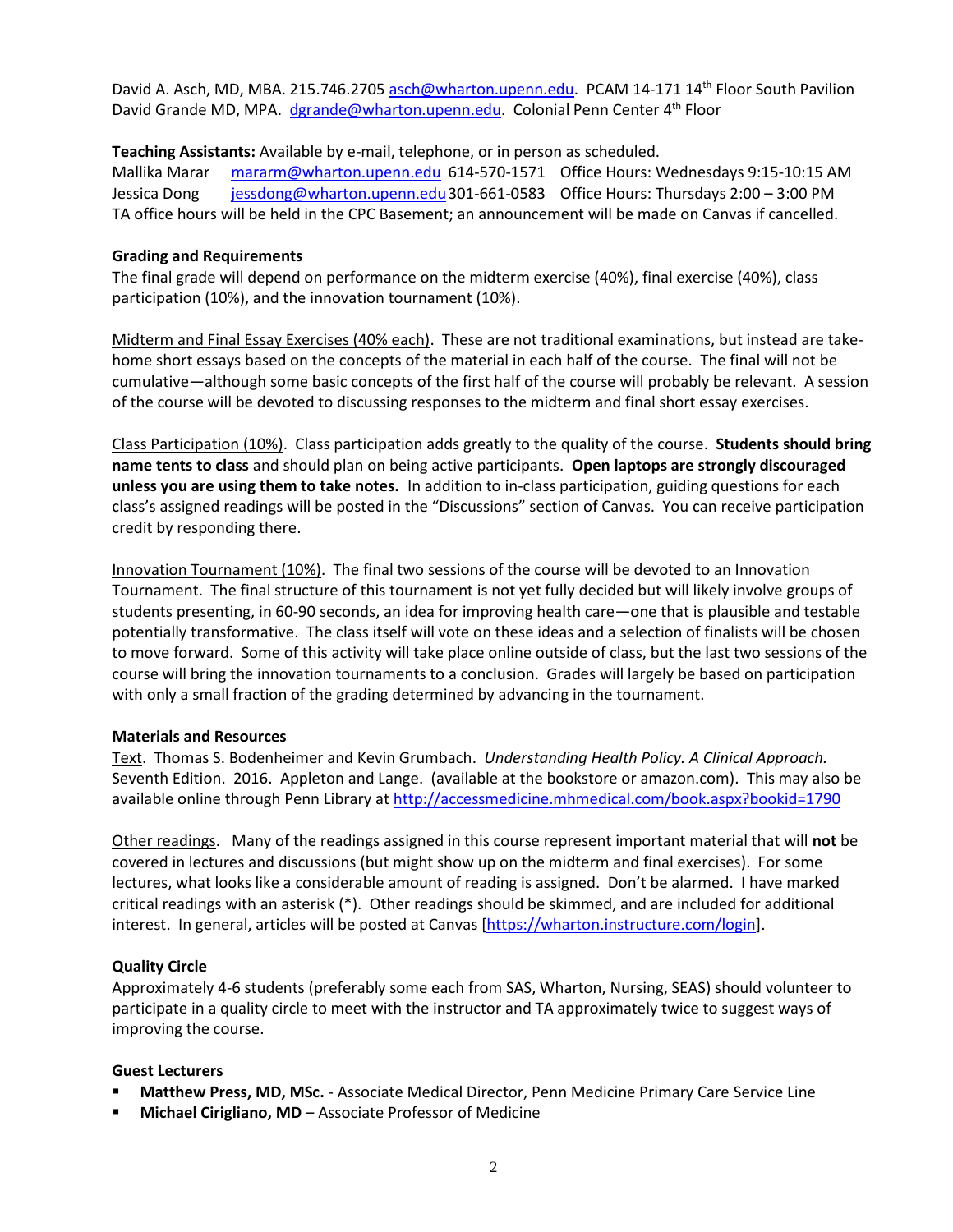- **Peter Groeneveld, MD, MS** Associate Professor of Medicine
- **Julian Harris, MD, MBA** SVP for Strategic Operations at Cigna; President of CareAllies
- **Elliot Menschik, MD, PhD**  Adjunct Associate Professor, Engineering Entrepreneurship Program , Penn SEAS, Founder and Managing Director, Acuity Health
- **Raina Merchant, MD, MSHP** Director, Social Media and Health Innovation Laboratory, Center for Health Care Innovation, Assistant Professor of Emergency Medicine
- **Roy Rosin**  Chief Innovation Officer, Penn Medicine
- **Suzanne Sawyer**  Chief Marketing Officer, Penn Medicine
- **Roy Schwartz** Vice President, Managed Care and Payer Relations, UPHS
- **Richard Murray, MD** Former VP, Merck

## **Schedule of Lectures, Readings (Readings with an asterisk (\*) are required. Others can be skimmed for interest)**

## **11-Jan-2018 Asch/Grande Introduction**

- \*Dynarski, S. Laptops are great. But not during a lecture or a meeting. *New York* Times. November 22, 2017.
- \*Lieber R. Incentivize your way to good health in 2011. *The New York Times*. December 31, 2011
- \*Pollack A. Coupons for payments but higher bills for insurers. *The New York Times*. January 1, 2011
- \*Frakt A. The Hidden Financial Incentives Behind Your Shorter Hospital Stay. *The New York Times.* January 4, 2016
- \*Sanger-Katz M. Your Surgeon is Probably a Republican, Your Psychiatrist Probably a Democrat. *The New York Times*: The Upshot. October 6, 2016
- \*Abelson, R. Hospital Giants Vie For Patients in Effort to Fend Off New Rivals. *New York Times*. December 18, 2017.
- \*Belluck, P. First digital pill approved to worries about biomedical 'big brother.' *New York Times.* November 13, 2017.
- Warraich HJ. For Doctors, Age May Be More Than a Number. *New York Times*. January 6, 2018.

#### **16-Jan-2018 Grande/Asch The Health Care Marketplace**

- \*Eisenberg J. Doctors' Decisions and the Cost of Medical Care Health Administration Press Perspectives "Variation in Medical Decision Making" (Chapter 1)
- \*Eisenberg J. "The Physician as Guarantor of Social Good" (Chapter 4)
- \*Eisenberg J. "Changing Physicians' Practice Patterns: Why Should We Care?" (Chapter 9)
- \*Gawande A. "The cost conundrum," *The New Yorker.* June 1, 2009\*Moses H, et al. The anatomy of health care in the United States. JAMA. 2013;310:1947-1963.

# **18-Jan-2018 Grande/Asch Paying for Health Care: Making Sense of the Alphabet Soup**

- \*Bodenheimer & Grumbach (B&G) Chapters 1, 2, 4, 9, 16
- \*Kocher R, Sahni N. Physicians versus Hospitals as Leaders of Accountable Care Organizations. N Engl J Med 2010
- \*Ramirez E. Antitrust Enforcement in Health Care Controlling Costs, Improving Quality. N Engl J Med December 11, 2014
- \*Rosenbaum L. The less-is-more crusade Are we overmedicalizing or oversimplifying? N Engl J Med 2017. 377: 2392-2397
	- \* \* Payment Case: Read and prepare your thoughts for a discussion of this case in class 1/23/2018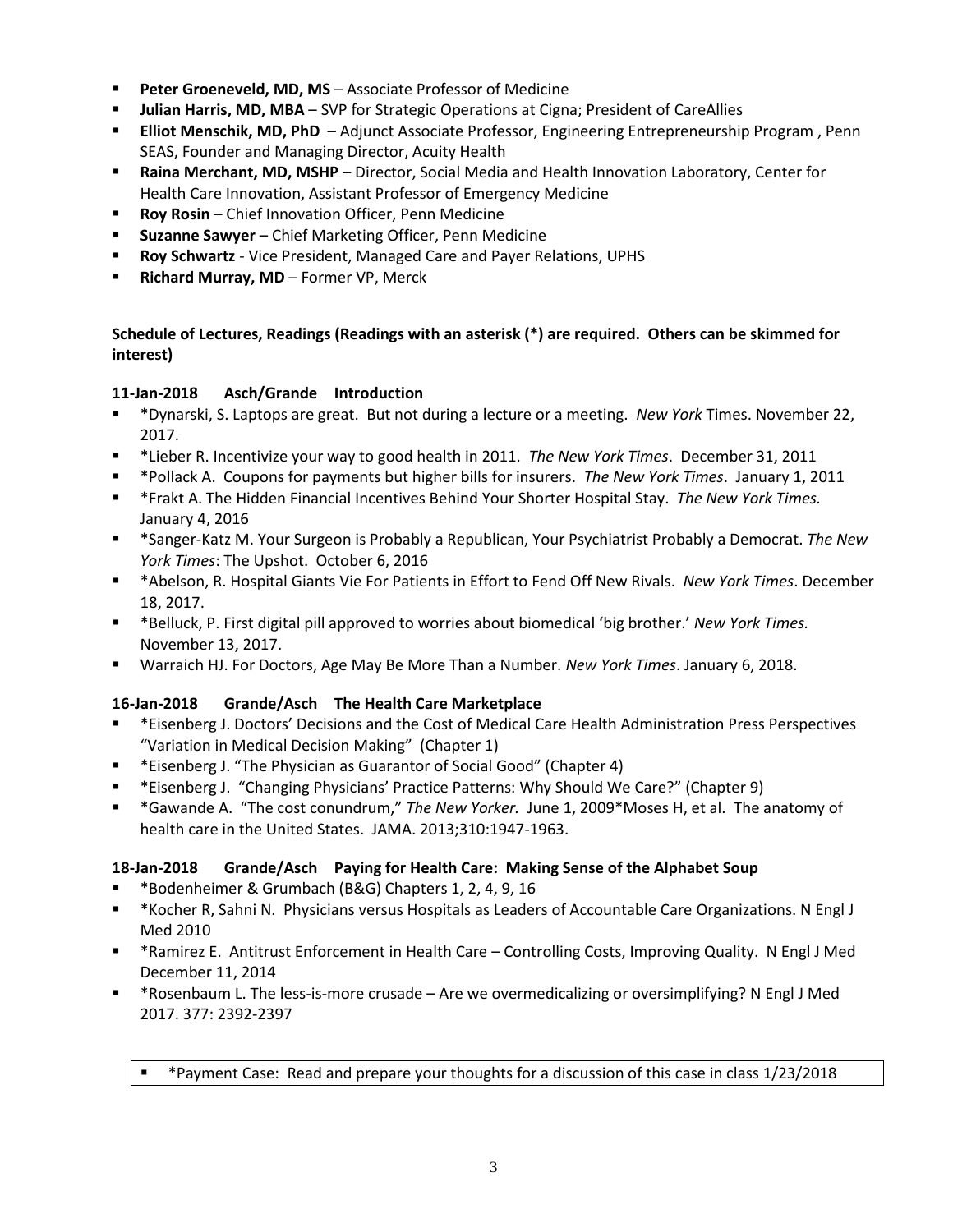#### **23-Jan-2018 Grande/Asch Paying for Health Care Part II**

Refer to 18-Jan-2018 section for readings

## **25-Jan-2018 R. Schwartz Health Systems**

- \*Markel H. Multiple Missions Put Teaching Hospitals at Risk. *The New York Times*. February 3, 2014
- \*Reinhardt U. How Do Hospitals Get Paid? A Primer. *The New York Times*. January 23, 2009
- \*Kolata, G. What are a Hospital's Costs? Utah System is Trying to Learn. NY Times (On-Line). September 7, 2015
- \* Kocher R, Chigurupati A. The Coming Battle over Shared Savings Primary Care Physicians versus Specialists. N Engl J Med 2016; 375;2:104-106
- \*Gaynor M, Mostashari F, Ginsburg P. Making health care markets work competition policy for health care. JAMA. March 2, 2017.

## **30-Jan-2018 Asch Resident Physicians**

- \*Gawande A. The Learning Curve. The New Yorker. January 28, 2002; 52-61
- Volpp KG, Silber JH. A wake up call: quality of care after resident duty hour reform. LDI Issue Brief. Sept/Oct 2007
- \* \*Asch DA, Parker RM. The Libby Zion case: One step forward or two steps backward? N Engl J Med. 1988; 318:771-5
- \* \*Asch DA, Nicholson S, Srinivas SK, Herrin J, Epstein AJ. How do you deliver a good obstetrician? Outcome-based evaluation of medical education. Academic Medicine. 2015;89:24-26.
- Friedman RA. Accepting the Risks in Creating Confident Doctors. *The New York Times* March 17, 2009
- \*Asch DA, Weinstein DF. Innovation in medical education. N Engl J Med. 2014;371:794-5.
- \*Rosenbaum, L. Leaping without Looking Duty Hours, Autonomy, and the Risks of Research and Practice. N Engl J Med. Perspective February 2, 2016

# **1-Feb-2018 Cirigliano Physicians**

- \*Hartzband P. and Groopman J. Money and the Changing Culture of Medicine. N Engl J Med 2009; 360;(2): 101-103
- \*Zuger A. Dissatisfaction with medical practice. N Engl J Med. 2004:350:69-75
- \*Jauhar S. Eyes bloodshot, doctors vent their discontent. *The New York Times*. June 17, 2008
- Gawande A. Whose Body is it, Anyway? *The New Yorker*. October 4, 1999: 84-91. [Not required, but interesting reading.]
- Trillin AS. Betting Your Life. *The New Yorker*. January 29, 2001: 38-41. [Not required, but interesting reading.]
- \*Horwitz L. A shortcut to wasted time. *The New York Times*. November 22, 2012
- Fisher W. A physician investigates the American Board of Internal Medicine. KevinWebMD.com. January 7, 2015
- \*Bonica A, Rosenthal H, Rothman DJ. The Political Polarization of Physicians in the United States: An Analysis of Campaign Contributions to Federal Elections, 1991 through 2012. JAMA Intern Med. 2014:174(8):1308-1317

| 6-Feb-2018 | Grande | <b>Patients</b> |
|------------|--------|-----------------|
|            |        |                 |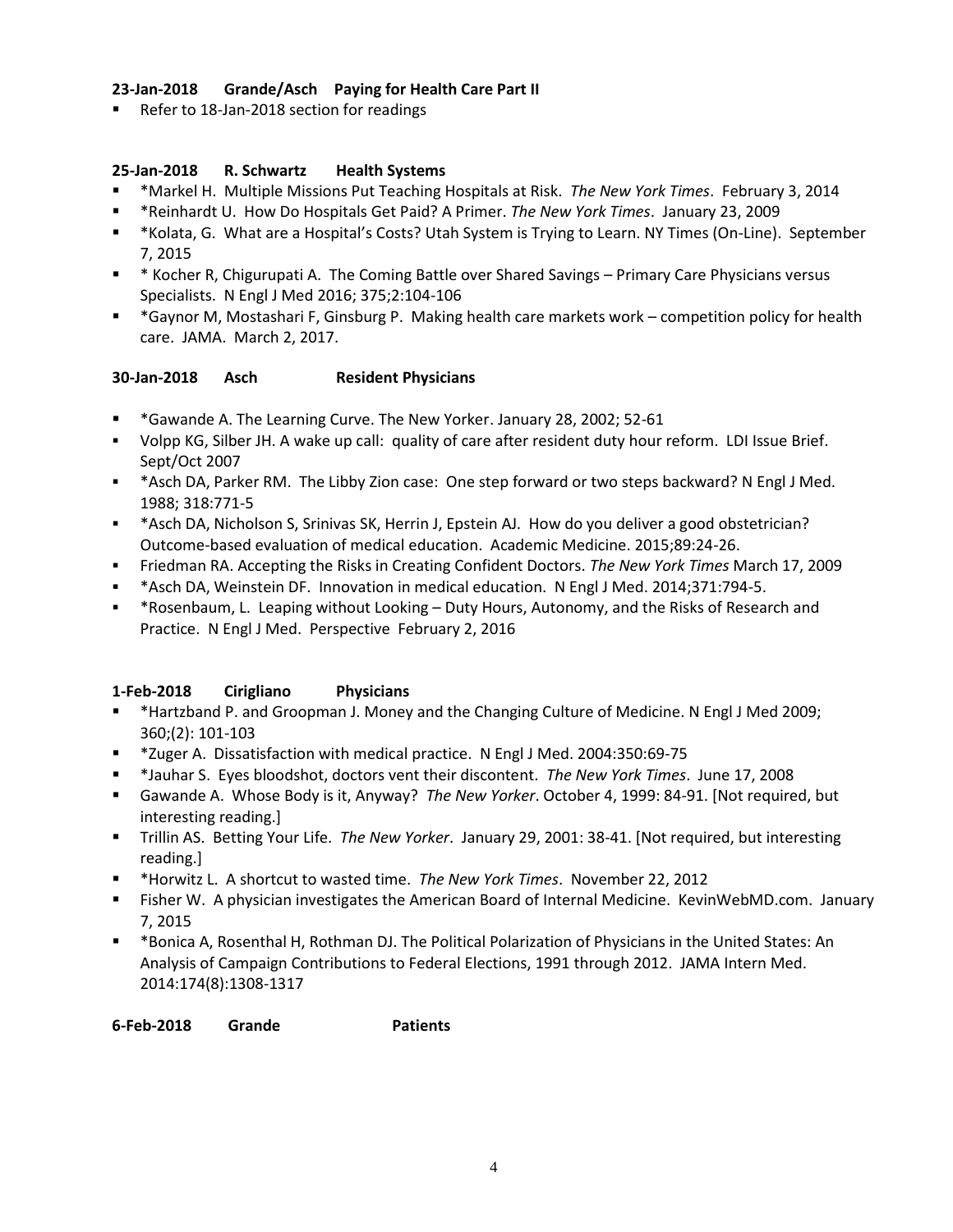- \*Altman D. A Perilous Gap in Health Insurance Literacy. *The Wall Street Journal.* September 4, 2014
- \*Goodnough A., Pear R. Unable to Meet the Deductible or the Doctor. *The New York Times.* October 17, 2014
- Wharam JF., Ross-Degnan D., Rosenthal MB. The ACA and High Deductible Insurance Strategies for Sharpening a Blunt Instrument. N Engl J Med 2013; 396:16; 1481-1484
- \*Bloche, MG. Consumer-Directed Health Care. N Engl J Med 2006;355:1756-9
- \*Carroll, AE. Trapped in the System: A Sick Doctor's Story. *The New York Times.* September 21, 2015
- \*Gawande, A. Overkill: An avalanche of unnecessary medical care is harming patients physically and financially. The New Yorker. May 11, 2015

## **8-Feb-2018 Grande Health Reform**

- \*Bodenheimer & Grumbach (B&G) Chapter 15
- \*Oberlander J. Repeal, replace, repair, retreat Republicans' health care quagmire. N Engl J Med 2017; 377: 1001-1003
- \*Slavitt A. Our next health care debate. JAMA 2017; 318: 1212-1213
- \*Reinhardt UE. "The fork in the road for health care." *The New York Times*. May 25, 2012

#### **13-Feb-2018 Groeneveld Adoption & Diffusion of Technology**

- \*Kolata G. Lung cancer test is much in demand, but benefit is murky. *The New York Times*. June 21, 2000
- \*Pollack. Medicare blow to virtual colonoscopies. *The New York Times*. February 13, 2009
- \*Groeneveld, PW. Technology and the rising cost of health care. *Harvard Health Policy Review.* 2010; 11(1)
- \*Frakt A. Blame Technology, not Longer Life Spans, for Health Spending Increases. *The New York Times* | The Upshot. January 23, 2017

#### **15-Feb-2018 Asch Technology Assessment I: Principles**

- \*Eisenberg J. Clinical economics: a guide to the economic analysis of clinical practices. JAMA 1989; 262: 2879-86
- \*Bodenheimer & Grumbach (B&G) Chapter 8
- \*Groopman J. Health care. Who knows 'best'? *New York Review of Books*. February 11, 2010
- Groopman J. A Knife in the Back: Is Surgery the Best Approach to Chronic Back Pain? *The New Yorker*. April 8, 2002; 66-73

\*Case: Bedrock: Read and prepare your thoughts for a discussion of this case in class 2/20/2018

#### **20-Feb-2018 Asch Technology Assessment II: Limitations**

- \*Bodenheimer & Grumbach (B&G) Chapter 13
- \*Eddy D. The Individual vs. Society. JAMA 1991; 265: 1446-50
- \*Eddy D. Cost-effectiveness analysis: A conversation with my father. JAMA 1992; 267: 1669-75.
- Groopman. "What's the Trouble?" *The New Yorker*. January 29, 2007.
- \*Carroll A. Forbidden Topic in Health Care Policy: Cost Effectiveness. The Upshot: *The New York Times.*  December 15, 2014

**22-Feb-2018 Asch Individuals vs. Populations**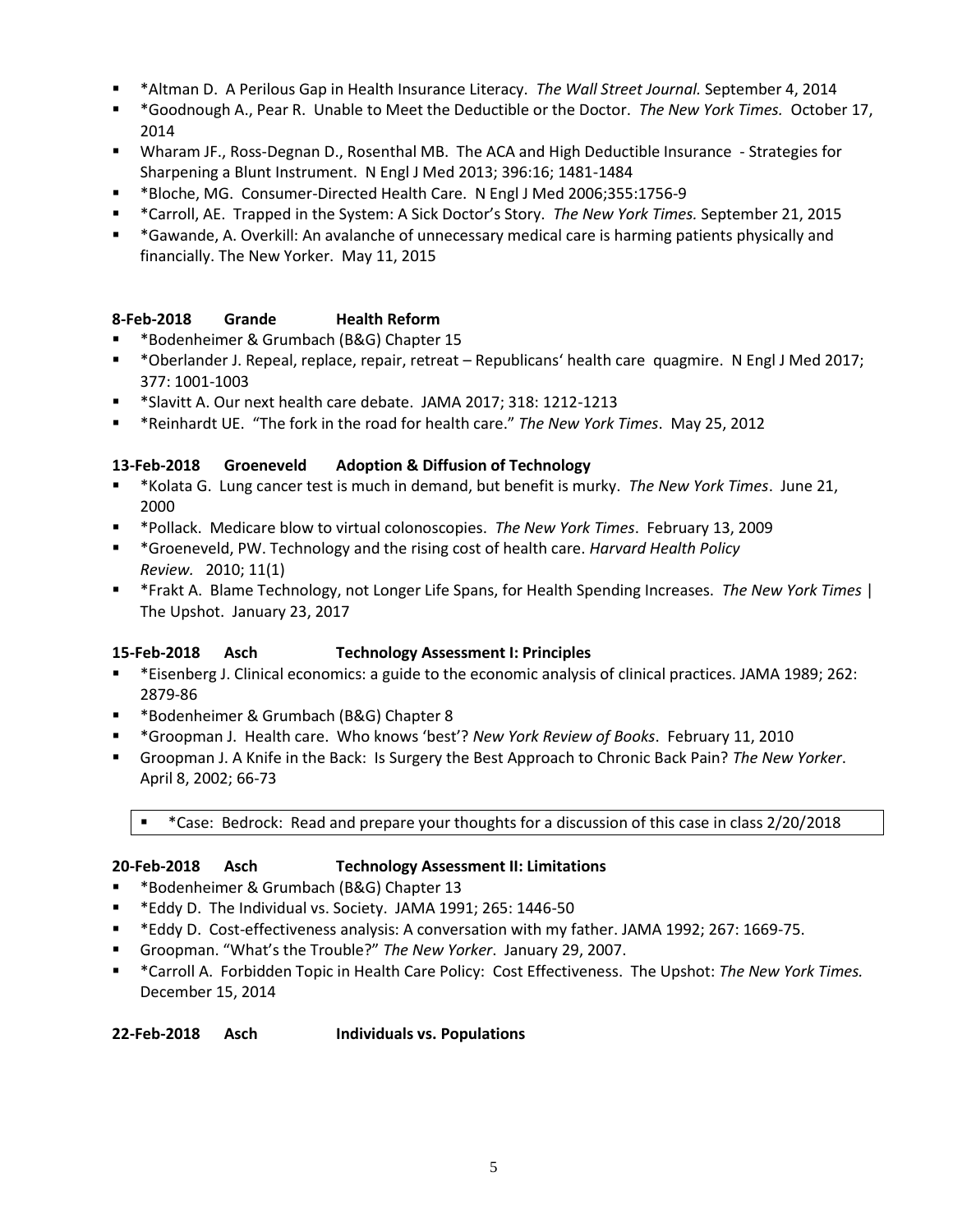- \*Asch D, Hershey J. Why Some Health Policies Don't Make Sense at the Bedside. Annals of Internal Medicine 1995; 122: 846-50
- Ubel P, DeKay M, Baron J, Asch D. Cost-Effectiveness Analysis in a Setting of Budget Constraints. N Engl J Med 1996; 334: 1174-77
- \*Rose G. Sick Individuals and Sick Populations. International Journal of Epidemiology 1985; 14: 32-38
- \*Sox H. Resolving the Tension Between Population Health and Individual Health Care. JAMA. 2013;
- 310:1933-1934
- \*Debate between Milton Friedman and Michael Moore about the Pinto. <https://www.youtube.com/watch?v=VdyKAIhLdNs>

# **Midterm short essay exercise distributed online for completion at "home". Due midnight before class 3/1/18.**

# **27-Feb-2018 TAs Physician Workforce**

- \*Bodenheimer & Grumbach (B&G) Chapter 7
- \*Bodenheimer T, Berenson RA, Rudolph P. The primary care-specialty income gap—why it matters. Ann Intern Med. 2007;146:301-6
- \*Gawande A. Piecework. *The New Yorker*. April 4, 2005
- \*Asch DA, Nicholson S, Vujicic M. Are we in a medical education bubble market? N Engl J Med. 2013; 369:1973-1975.
- \*Cooper R. Unraveling the Physician Supply Dilemma. JAMA 2013;310: 1931-1932
- \*Frankel, TC. New machine could one day replace anesthesiologists. The Washington Post.May 11, 2015

# **Midterm short essays are due midnight prior to class and will be discussed in class.**

## **1-Mar-2018 Midterm Discussion**

#### **Spring Break March 3-11, 2018**

# **13-Mar-2018 Rosin Health Care Innovation**

- \*Graham P. Do things that don't scale. Paul Graham.com July 2013 [\[http://paulgraham.com/ds.html\]](http://paulgraham.com/ds.html)
- \*Ries E. How Dropbox started as a minimum viable product. Tech Crunch October 19, 2011. [\[http://techcrunch.com/2011/10/19/dropbox-minimal-viable-product/\]](http://techcrunch.com/2011/10/19/dropbox-minimal-viable-product/)
- \*Blank S, Dorf B. How to test your minimum viable product. Inc. June 11, 2012 [\[http://www.inc.com/steve-blank/how-test-prototype-minimum-viable-product.html\]](http://www.inc.com/steve-blank/how-test-prototype-minimum-viable-product.html) See also related articles at website.
- The Economist. Life should be cheap: How China and India can help cut Western medical bills Asian medical innovation. January 20, 2011
- \*Asch DA, Rosin R. Innovation as Discipline. N Engl J Med. 2015:373;7:592-594
	- \* Privacy Case: Read and prepare your thoughts for a discussion of this case in class 3/15/2018

# **15-Mar-2018 Grande Privacy & Health Information**

- \*Libert T, Grande D, Asch DA. What web browsing reveals about your health. BJM. November 16, 2015
- \*Jaklevic MC. Where Are STDs Rampant? Google Wants to Help Researchers Find Out. Kaiser Health Network. December 10, 2015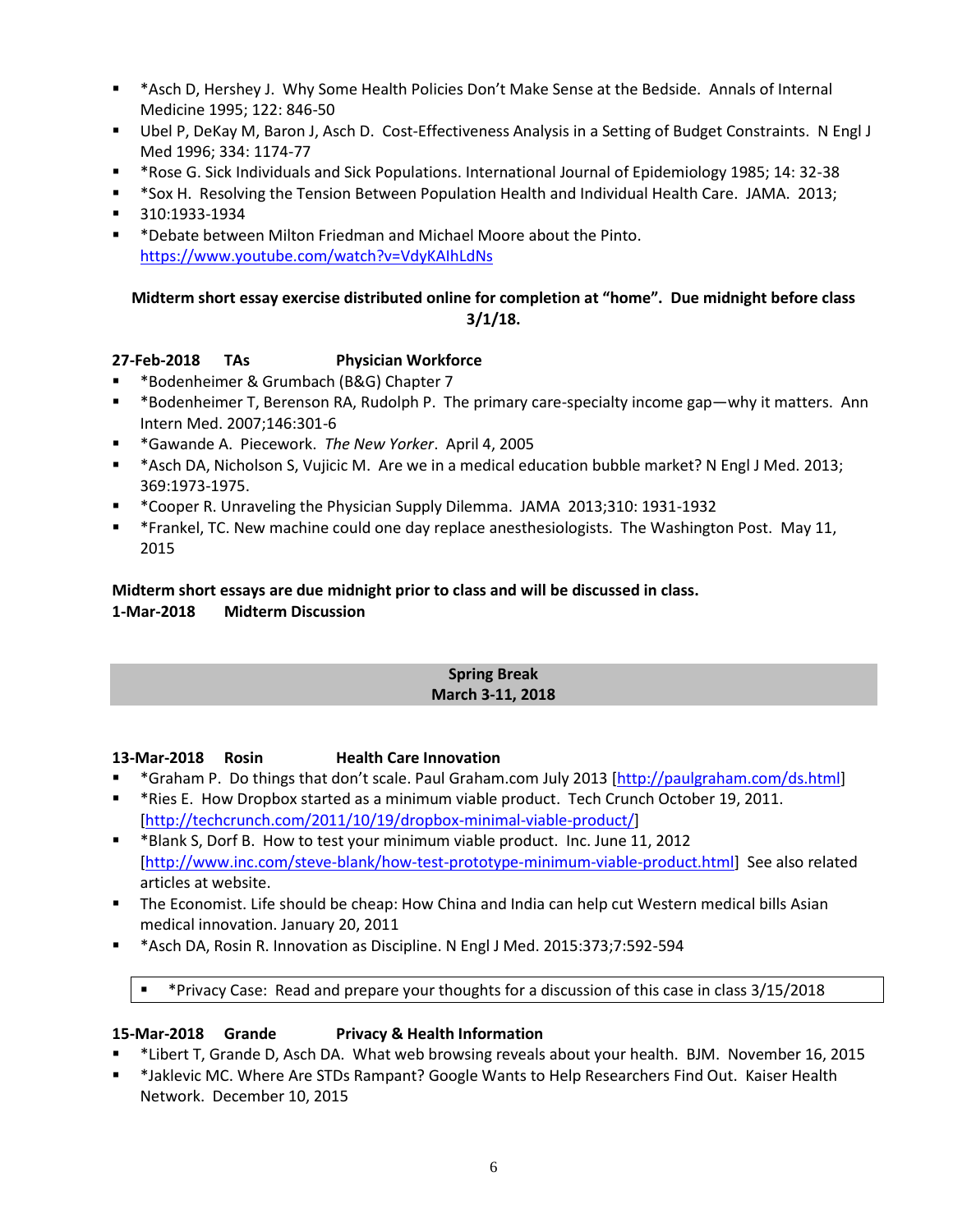- \*Ornstein C. Your health records are supposed to be private. They aren't. The Washington Post Online. December 30, 2015
- \*Skloot R. Your Cells. Their Research. Your Permission? *The New York Times* OpEd. December 30, 2015
- \* \*Robbins, R. Insurers want to nudge you to better health. So they're data mining your shopping lists. Stat. December 15, 2015

## **20-Mar-2018 Press Population Health**

**TRD** 

# **22-Mar-2018 Asch Quality & Clinical Performance**

- \*Bodenheimer & Grumbach (B&G) Chapter 10
- \*Werner RM, Asch DA. The unintended consequences of publicly reporting quality information. JAMA 2005;293:1239-44
- \*Hayward RA, Kent DM. 6 EZ steps to improving your performance. JAMA. 2008;300:255-6
- \*Grady. Should patients be told of better care elsewhere? *The New York Times*. January 6, 2009
- Gawande A. The checklist. The New Yorker. December 10, 2007
- \*Panzer RJ, Gitomer RS, Greene WH, Reagan Webster P, Landry KR, Riccobono CA. Increasing Demands for Quality Measurement. JAMA 2013;310:1971-1980
- Wachter R. How Measurement Fails Doctors and Teachers. *The New York Times* Sunday Review. January 16, 2016

# **27-Mar-2018 Sawyer Marketing**

- \*Asch DA, Volpp KG. What business are we in? The emergence of health as the business of health care. N Engl J Med. 2012;367:888-9.
- \*Hagland, M. Focused Factories: Giving consumers what they want. Healthcare Forum Journal 1997: 23- 2.
- \*Reichheld, Frederick. Learning from Customer Defections: Harvard Business Review 1996: 56-69
- \*Beckham J. Branding. Healthcare Forum Journal 1996: 51-55

# **29-Mar-2018 Asch Health Care Behavioral Economics**

- \*Loewenstein G, Brennan T, Volpp KG. Asymmetric paternalism to improve health behaviors. JAMA. 2007;298:2415-7
- \*"One Way to Lower Health Costs: Pay People to Be Healthy" Knowledge@Wharton. June 24, 2009
- Loewenstein G, Asch DA, Volpp KG. Behavioral economics holds potential to deliver better results for patients, insurers, employers. Health Affairs. 2013;32:1244-50
- Halpern SD, Ubel PA, Asch DA. Harnessing the power of default options to improve health care. N Engl J Med. 2007;357:1340-4
- \*Volpp KG, Asch DA. Make the Healthy Choice the Easy Choice: Using Behavioral Economics to Advance a Culture of Health. Quarterly Journal of Medicine. 1 November 2016
- \* Patel MS, Volpp KG, Asch DA. Nudge units to improve the delivery of health care. N Engl J Med. 2018; 378:214-216

# **1-Apr-2018 Innovation Tournament ideas due by 11 PM today**

**3-Apr-2018 Menschik Health Care Business Development**

**5-Apr-2018 Merchant Social Media**